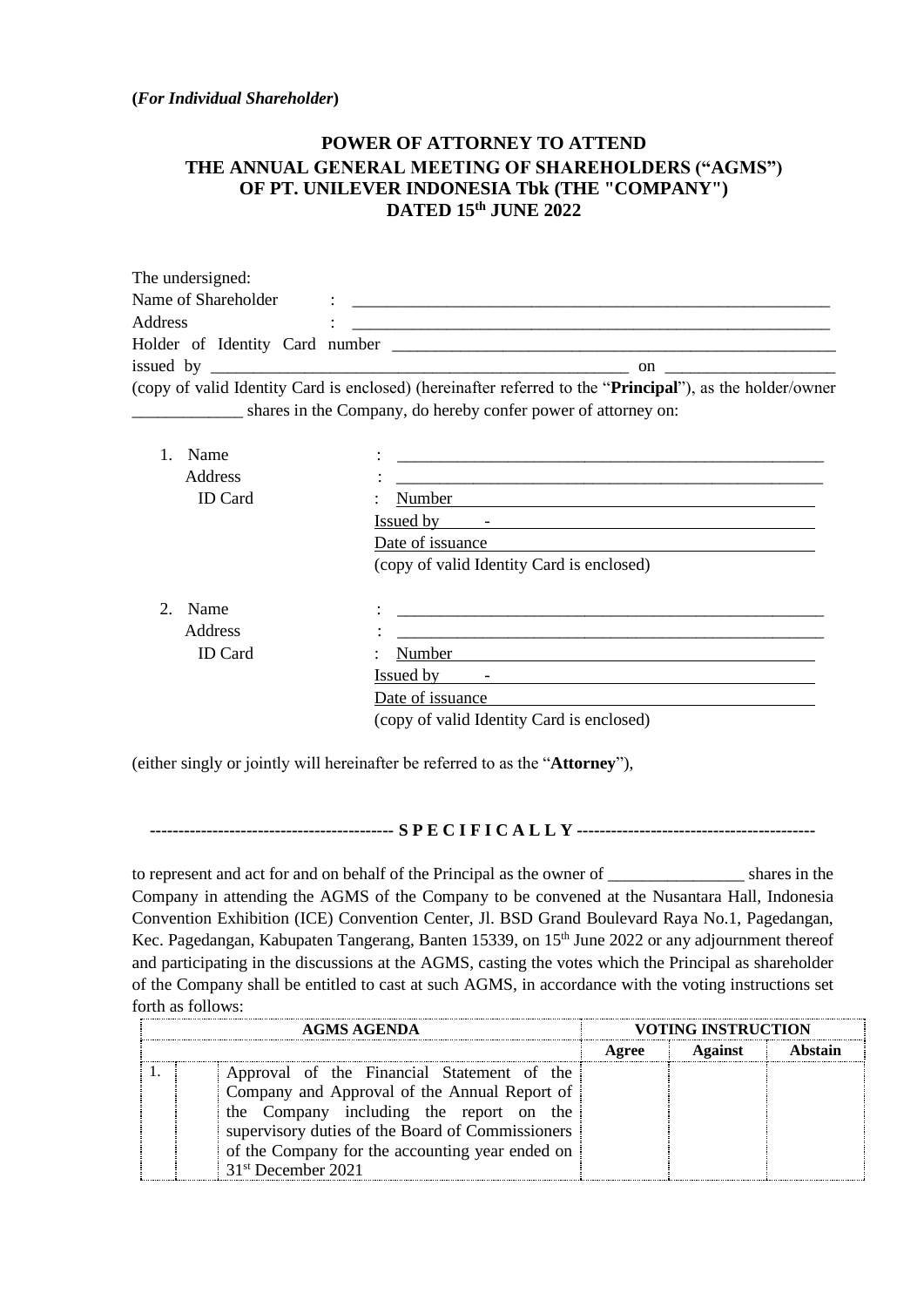| 2. |     | Determination of the appropriation of the profit of<br>the Company for the accounting year ended on 31                                                                                                                                                                          |
|----|-----|---------------------------------------------------------------------------------------------------------------------------------------------------------------------------------------------------------------------------------------------------------------------------------|
| 3. |     | December 2021<br>Approval of the proposal on the appointment of a                                                                                                                                                                                                               |
|    |     | Public Accountant and/or Public Accountant Firm<br>to audit the books of Company for the accounting<br>year ended on 31 <sup>st</sup> December 2022 and<br>determination of the honorarium of the Public<br>Accountants as well as any other requirements of<br>its appointment |
| 4. | a   | Approval on the proposed change in the<br>composition of the Board of Directors of the<br>Company                                                                                                                                                                               |
|    | a.1 | To appoint Mrs. Amaryllis Esti Wijono as new<br>Director of the Company                                                                                                                                                                                                         |
|    | a.2 | To appoint Mrs. Anindya Garini Hira Murti Triadi<br>as new Director of the Company                                                                                                                                                                                              |
|    | a.3 | To appoint Mr. Sandeep Kohli as new Director of<br>the Compay                                                                                                                                                                                                                   |
|    | a.4 | To appoint Mr. Shiv Sahgal as new Director of the<br>Company                                                                                                                                                                                                                    |
|    | a.5 | To appoint Mr. Viviek Agarwal as new Director of<br>the Company                                                                                                                                                                                                                 |
|    | a.6 | To approve the resignation of Mr. Badri Narayanan<br>as Director of the Compay                                                                                                                                                                                                  |
|    | a.7 | To approve the resignation of Mrs. Veronica<br>Winanti Wahyu Utami as Director of the Compay                                                                                                                                                                                    |
|    | b   | Determination of remuneration of the members of<br>the Board of Directors and the Board of<br>Commissioners of the Company for the accounting<br>year ended on 31 December 2022                                                                                                 |

This power of attorney has been conferred on the Attorney under the following conditions:

- a. this Power of Attorney shall not be amended and/or revoked/withdrawn without prior written notification from the principal to PT Sharestar Indonesia, such notification to be received by PT Sharestar Indonesia no later than 3 (three) business days prior to the date of the AGMS. Therefore the Board of Directors of the Company is entitled to assume and conclude that this power of attorney is still valid at the date of the AGMS on 15<sup>th</sup> June 2022, if PT Sharestar Indonesia does not receive such a written notification stating otherwise from the Principal, at least 3 (three) working days before the date of AGMS;
- b. the Principal undertakes to fully accept and to ratify all actions performed by the Attorney on behalf of the Principal, by virtue of this power of attorney;
- c. the Principal confers this power of attorney with the right to delegate this power of attorney to other persons;
- d. this power of attorney is governed under Indonesian laws; and
- e. this power of attorney shall be effective as from the date 14<sup>th</sup> June 2022, until the purpose of this power of attorney is fulfilled or the power of attorney is legally revoked based on the provisions of this power of attorney.